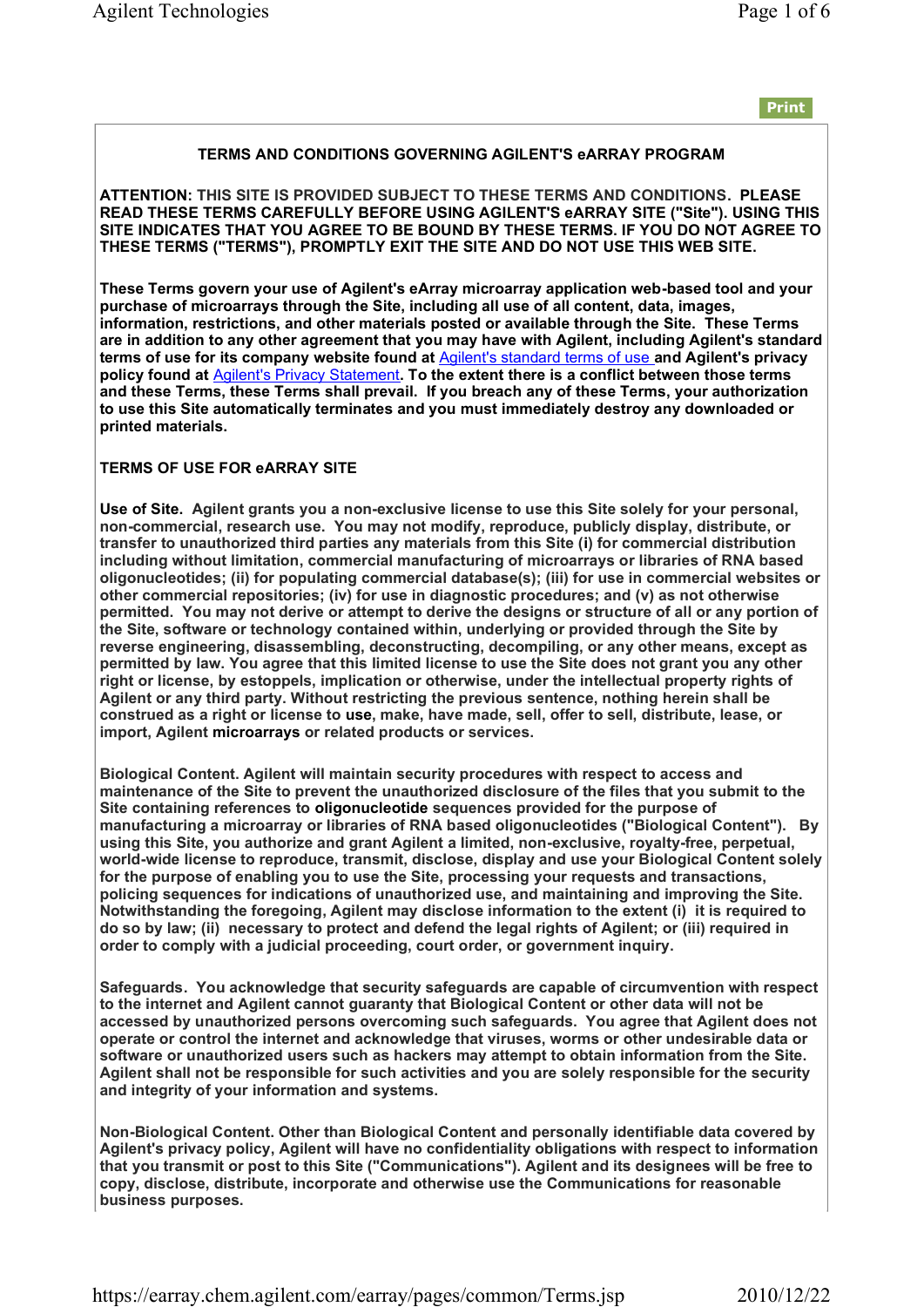**Publications (written or oral). Agilent supports publication of your results in accordance with academic publication standards in the field of gene-based research in industry-recognized, peerreviewed, scientific publications or presentations. You are permitted to publish probe sequences that you downloaded from use of this Site so long as you acknowledge your use of this Site in such publication in accordance with academic standards.** 

**Publications (web-based) and Software Accessibility. You may post the results of your queries to, or downloads from, the Site in connection with posting the results of your research experiments on a non-commercial, not-for-profit Web site, or include them within any non-commercial, not-forprofit analysis software application (e.g. "freeware"), openly accessible to the public at no charge. With such publication, you must post an acknowledgment of your use of the Site and you may include a link to the Site. You also must require that users of any such software application(s) agree to terms and conditions that are no less restrictive than these Terms concerning the use of this Site. When publicly disclosing probe sequence(s) on any such Web site or software application, you agree to include the following disclaimer:**

*WARNING: While publicly available, some uses of the information contained here may be subject to third party intellectual property rights, policies and/or restrictions. Information possibly subject to such rights or restrictions includes but is not limited to: (i) naturally occurring DNA, RNA, and protein sequence(s), or partial sequence(s), (ii) full or partial oligonucleotide sequences and (iii) alien (i.e., non-natural) sequence(s). Despite the presence of such information in public sources, you may be prohibited from using or downloading this information for certain purposes, such as manufacturing or for populating commercial databases, websites, software or other commercial repositories. It is solely your responsibility to obtain any necessary rights, licenses and/or consents which may govern your intended use or re-use for the information you retrieve here.*

**Publication Restrictions. You may not use, post or copy any results, downloads or any other material from the Site (i) on a commercial or for-profit Web site; (ii) within a commercial or forprofit software application; (iii) for the purposes of commercial manufacturing, (iv) for populating a commercial database or other commercial repository; or (v) otherwise charge for access to or use of any such results or material from the Site, without Agilent's prior written consent.**

**Indemnification. You agree to defend, indemnify and hold harmless Agilent, its officers, directors, shareholders, employees, successors, agents and assigns ("Agilent Indemnitees") from any and all claims, losses, damages, liabilities, costs and expenses incurred by Agilent Indemnitees (including reasonable attorneys fees) as a result of any claim, complaint, suit, proceeding, cause of action, judgment or adjudication related to or arising from your (i) use of the Site and the Microarray Product(s) as defined below; (ii) violation of any third party intellectual property rights, or (iii) breach of any of these Terms.** 

**Copies; Updates. Printing a copy of these Terms and retaining a copy for your future reference is recommended. Agilent may revise these Terms at any time, and by your continued use of the Site, you agree to be bound by future revisions to these Terms. It is your responsibility to periodically visit the "eArray Terms of Use" to review and print the most current version.** 

**TERMS COVERING PURCHASE OF AGILENT MICROARRAY PRODUCTS ORDERED THROUGH AGILENT'S eARRAY SITE**

**The following Terms and Conditions of Sale of Microarray Products ("Microarray Terms") govern the sale of Microarray Products by Agilent Technologies, Inc., and its subsidiaries ("Agilent") ordered by you ("Customer") through Agilent's eArray site.** 

**1. DEFINITIONS**

**a) "Affiliate" means any Entity controlled by, controlling or under common control with a Party hereto, and will include without limitation any company more than fifty percent (50%) of whose voting stock or participating profit interest is owned or controlled, directly or indirectly, by a Party, and any company that owns or controls, directly or indirectly, more than fifty percent (50%) of the voting stock of a Party.** 

https://earray.chem.agilent.com/earray/pages/common/Terms.jsp 2010/12/22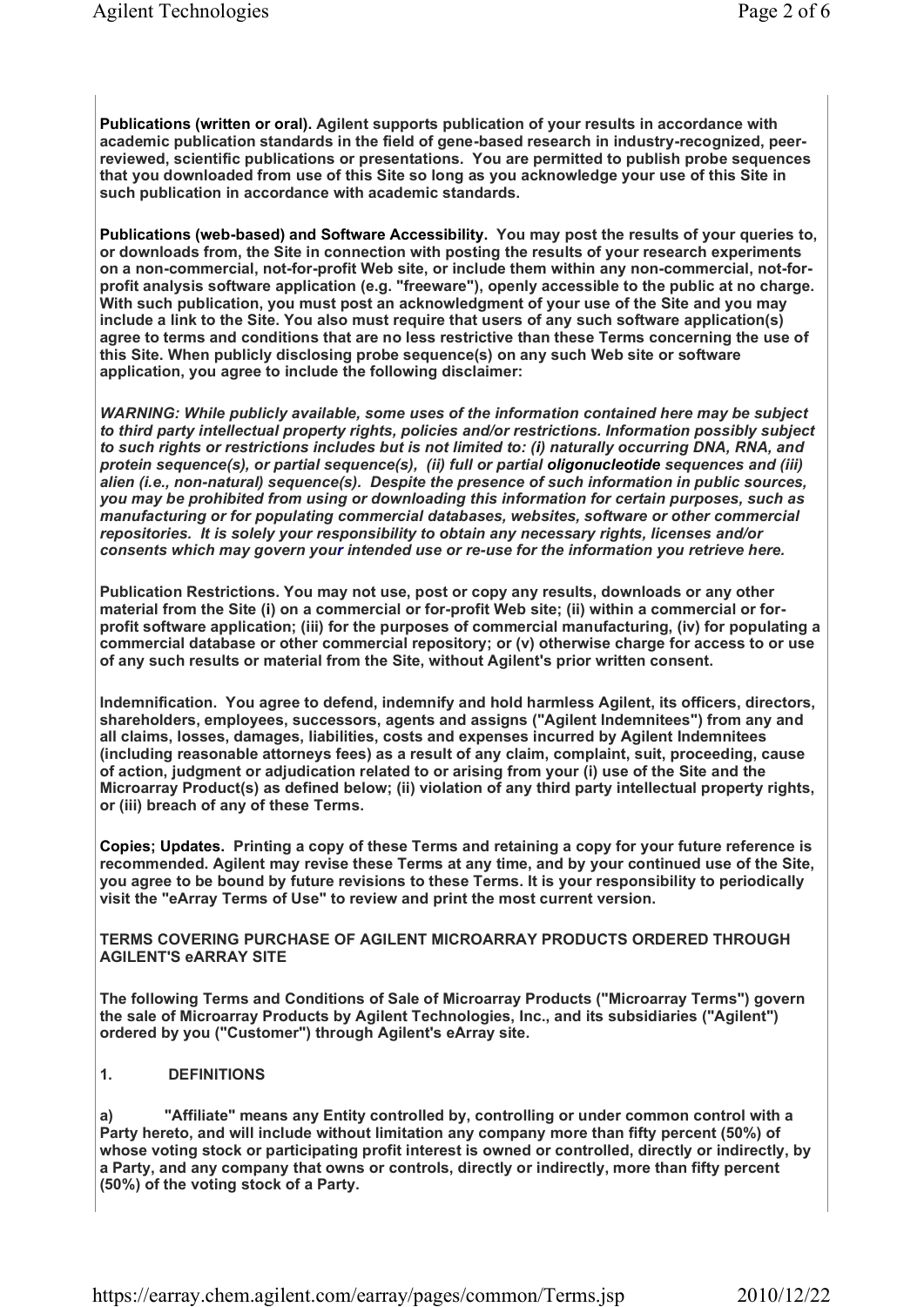**b) "Applicable Trade Term" means the term defined in Incoterms 2000, agreed by the Parties and documented in the quotation.** 

**c) "Biological Content" shall have the meaning ascribed to it above.**

**d) "Microarray Product(s)"means , Custom Microarray(s), Oligo Libraries, and other product (s) that are manufactured or configured to meet Customer requirements through the use of Agilent's eArray site, sold hereunder.**

**e) "Custom Microarray(s)" means the In Situ Microarray(s) printed by Agilent to contain content that Customer requests through the use of Agilent's eArray site or otherwise.**

**f) "Delivery" means the date when Agilent places the Microarray Product(s) at Customer's or Customer's Representative's disposal at the address specified in Customer's purchase order in accordance with the Applicable Trade Term.** 

**g) "In Situ Microarray(s)" means nucleic acid microarrays fabricated by Agilent in which oligonucleotides or oligonucleotide analogs are synthesized from individual nucleotides or nucleotide analogs on a substrate, to be used as probes in research or development activities.**

## **2. ORDERS FOR MICROARRAY PRODUCTS**

**a) These Microarray Terms provides the definitive and overriding terms under which Customer may determine when and in what configuration Customer will order from Agilent Microarray Products through use of Agilent's eArray site. Customer will order Microarray Products by signing and delivering to Agilent a purchase order for the prices set out in an Agilent-furnished quotation or later amendments thereto. The terms and conditions of these Terms will prevail over the terms and conditions of any such purchase order.**

**b) Title, risk of loss and damage to Microarray Products will pass to Customer at the designated address specified in Customer's purchase order in accordance with the Applicable Trade Term. If special packing or shipping is agreed upon, such additional charges will be billed separately to Customer.**

**c) Customer's purchase order will specify Microarray Products to be purchased and delivered in the quantities, at the times and for the prices quoted.** 

**d) Unless otherwise indicated, prices include shipping and handling charges to the address specified in accordance with the Applicable Trade Term. Prices are valid for the period indicated on the quotation.** 

**e) All orders are subject to acceptance by Agilent. Cancellation of orders or rescheduling shipment for Microarray Products will be subject to Agilent's approval, which approval will not be unreasonably withheld. Product returns will also be subject to Agilent's approval and return/refurbishment charges.**

**f) Agilent will make reasonable efforts to meet Customer's Delivery and shipment requirements. If Agilent is unable to meet Customer's Delivery and shipment requirements, alternative arrangements may be agreed. In the absence of such agreement, Customer's sole remedy is to cancel the order.**

**g) Payment is due thirty (30) days from Agilent's invoice date. Payment terms are subject to Agilent credit approval. Agilent may change credit or payment terms at any time should Customer's financial condition or previous payment record so warrant. Agilent may discontinue performance if Customer fails to pay any sum due, or fails to perform under this or any other Agilent agreement if, after ten (10) days written notice, the failure has not been cured.**

# **3. RESTRICTIONS**

https://earray.chem.agilent.com/earray/pages/common/Terms.jsp 2010/12/22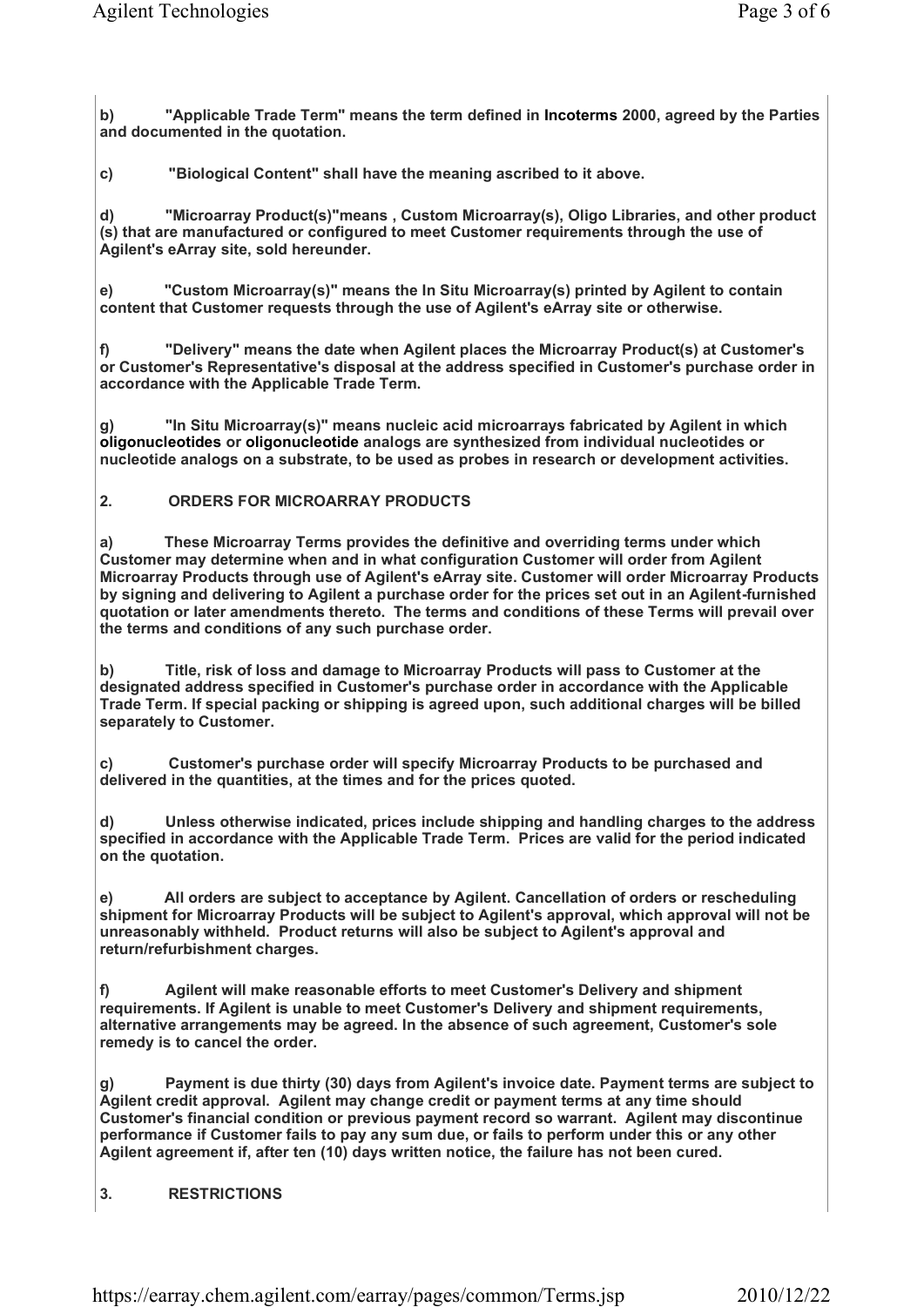**a) Customer has the right to use Microarray Products in accordance herewith for generating or deriving data and for analysis of the same for internal use only. Microarray Products provided herein are not approved for use in diagnostic procedures and Customer (i) acknowledges that the Microarray Products provided herein are not approved for use in diagnostic procedures and (ii) is responsible for obtaining any necessary regulatory approvals. Customer agrees that if it elects to use Microarray Products for a purpose that would subject Customer or any Microarray Product to the jurisdiction of regulatory laws or other applicable law, if any, Customer shall be solely responsible for obtaining any required approvals and otherwise ensuring that its use of the Microarray Product complies with such laws. Customer is not permitted to use any Microarray Products in any manner not expressly authorized by these Terms. Furthermore, Customer will NOT: (i) divert Microarray Products labeled Research Use Only products for purposes other than Research Use Only; rent, sell, assign, lease, share, sublicense or otherwise transfer the Microarray Products or any portion thereof; (ii) derive or attempt to derive the microarray designs or structure of all or any portion of the products by reverse engineering, disassembly, decompilation or any other means; (iii) remove (strip) the oligonucleotides from any In Situ Microarray; (iv) use In Situ Microarray(s) or any part thereof as template in any DNA or RNA in vitro or in vivo synthesis or assembly reaction including but not limited to a linear or exponential amplification reaction or gene assembly; (v) use In Situ Microarray(s) in more than one hybridization reaction; or (vi) file patent applications based on the Agilent products, excluding Biological Content, without the express written consent of Agilent. Nothing herein will be construed to restrict Customer's rights to use any results of or discoveries made in the performance of research conducted using the Microarray Products. Customers may only purchase Oligo Libraries through Agilent's Collaborative Technology Program (CTP) which may permit ordering from Agilent's eArray Program. Such . eArray customers shall be governed both by these eArray Program Terms and Conditions and the CTP terms and conditions, however where the CTP terms of the CTP Agreement contradict the eArray Terms and Conditions, the CTP contradicting terms shall control.** 

**b) Agilent owns, has rights to or controls all intellectual property rights, including copyrights, patents, trade secrets, trademarks, service marks, trade names and the like in the Microarray Products to the extent excluding Biological Content. Agilent agrees that Biological Content will be segregated and isolated from Agilent's own probe and microarray design efforts. Notwithstanding anything to the contrary, any oligonucleotide, nucleotide sequence or probe(s) that is manufactured/obtained/designed by Agilent shall not be considered by Customer as proprietary to it, or as Biological Content, so long as Agilent did not access Biological Content files.** 

**4. TAXES. Prices exclude any legally applicable sales, value added or similar tax which will be payable by Customer in addition to the purchase price, if applicable. If exemption from taxes is claimed, Customer must provide a certificate of exemption.** 

### **5. WARRANTIES AND ACKNOWLEDGEMENTS**

**a) Agilent hereby warrants to Customer the functionality of Microarray Products as articles of manufacture (workmanship) during the period expiring ninety (90) days after Delivery to Customer ("Warranty Period"). Warranty claims not made in a written form and subsequently received by Agilent within the applicable warranty period identified in the immediately preceding sentence will be deemed waived.**

**b) The warranties above are solely for the benefit of Customer, and Customer will have no authority to extend such warranties to any other Affiliate or Entity without Agilent's prior written consent.**

**c) If Agilent receives notice of defects or non-conformance during the Warranty Period, Agilent will replace the affected product. If Agilent is unable, within a 30 day period after receipt of notice of defects to replace the affected product, Customer will be entitled to a refund of the purchase price.** 

**d) Notwithstanding Section 5a) above, the warranty provisions will not apply to, and Agilent will not be responsible for, any defects caused by or resulting from: (i) improper installation or use of the Microarray Products by Customer, its employees or agents, (ii) failure by Customer or its** 

https://earray.chem.agilent.com/earray/pages/common/Terms.jsp 2010/12/22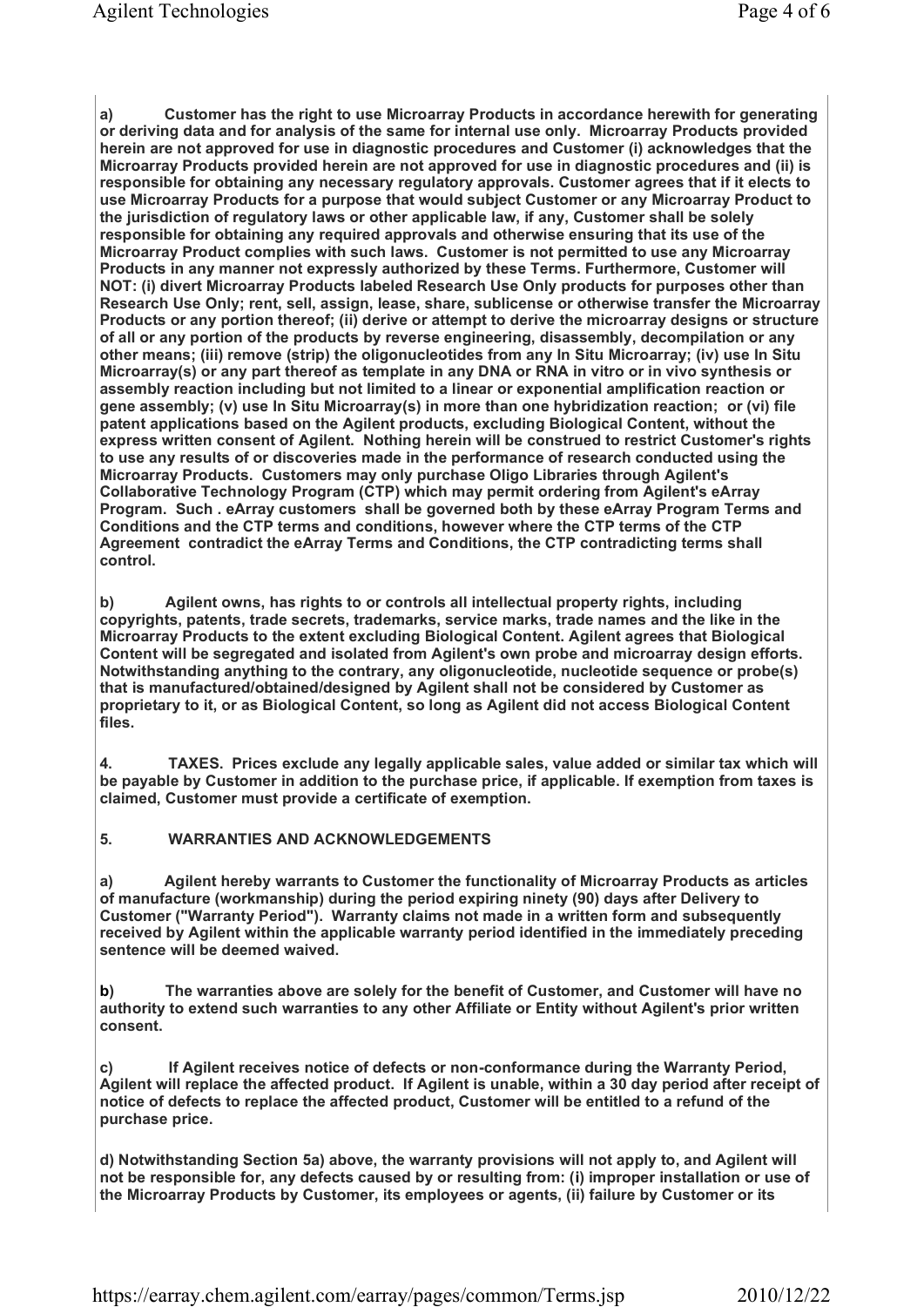**employees or agents to observe any instructions of Agilent or its representatives, (iii) the negligent acts or omissions of Customer or its employees or agents, (iv) unauthorized alterations, adjustments or modifications by Customer, its employees or agents, to any of the Microarray Products, (v) failure or malfunctioning of software, hardware, or other equipment or facilities not delivered or licensed by Agilent, or (vi) abuse or misuse of the Microarray Products, or any damage thereto after the date of Delivery to Customer. All biological validation activities associated with use of Custom Microarrays are the responsibility of Customer.**

**e) Agilent's liability with respect to a breach of warranties will be limited to the express warranty and related remedy provisions set forth in and limited by Section 5. Except for any claims it may have under the express terms of Section 6a) above, Customer waives any and all claims that it may have against Agilent, its licensors or suppliers arising out of the performance or nonperformance of the Microarray Products. Furthermore, Agilent shall not be responsible for use of the Microarray Products for any failure by Customer to comply with applicable foreign, federal, state or local laws or regulations, or failure by Customer to use audit controls or back-up and security procedures. Agilent will not be responsible for any failure by Customer to use due care in the use and validation of the results produced by the Microarray Products.** 

**f) EXCEPT FOR THE EXPRESS WARRANTIES SET FORTH AND LIMITED IN SECTION 5, AGILENT EXPLICITLY DISCLAIMS ALL OTHER WARRANTIES, EXPRESS AND IMPLIED, INCLUDING, BUT NOT LIMITED TO, THE IMPLIED WARRANTIES OF NON-INFRINGEMENT, MERCHANTABILITY AND FITNESS FOR A PARTICULAR PURPOSE.**

## **6. LIABILITY AND ACTIONS**

**a) To the extent that limitation of liability is permitted by law, Agilent's liability to Customer is limited to US \$1,000,000, except that Agilent has no obligation to Customer for warranty claims beyond that which is provided in Section 5a) above. The limitation set forth in the foregoing sentence will not apply to damages for bodily injury or death.**

**b) The remedies in these Microarray Terms are Customer's sole and exclusive remedies. No action, regardless of form, arising out of any of the transactions contemplated by these Terms may be brought by Customer more than one (1) year after the date on which such cause of action first accrued.**

**c) IN NO EVENT WILL EITHER PARTY BE LIABLE WHATSOEVER FOR CONSEQUENTIAL OR INCIDENTAL DAMAGES OR CLAIMS FOR LOST PROFITS OR BUSINESS OPPORTUNITIES ATTRIBUTABLE TO AN INFRINGEMENT OR ALLEGED INFRINGEMENT.** 

# **7. MISCELLANEOUS**

**a) Agilent will not be liable for performance delays or for non-performance, due to causes beyond its reasonable control.**

**b) If either party becomes insolvent, is unable to pay its debts when due, files for bankruptcy, is the subject of involuntary bankruptcy, has a receiver appointed, or has its assets assigned, the other party may cancel any unfulfilled obligations.** 

**d) Customer who exports, re-exports, transfers or imports Microarray Products, technology or technical data purchased hereunder, assumes responsibility for complying with applicable U.S. and other laws and regulations, and for obtaining required export and import authorizations. Agilent may suspend performance if Customer is in violation of applicable laws or regulations.** 

**e) Disputes arising in connection with these Terms will be governed by the laws of the State of California.**

**f) Provisions herein which by their nature extend beyond the termination of any sale Microarray Products will remain in effect until fulfilled.**